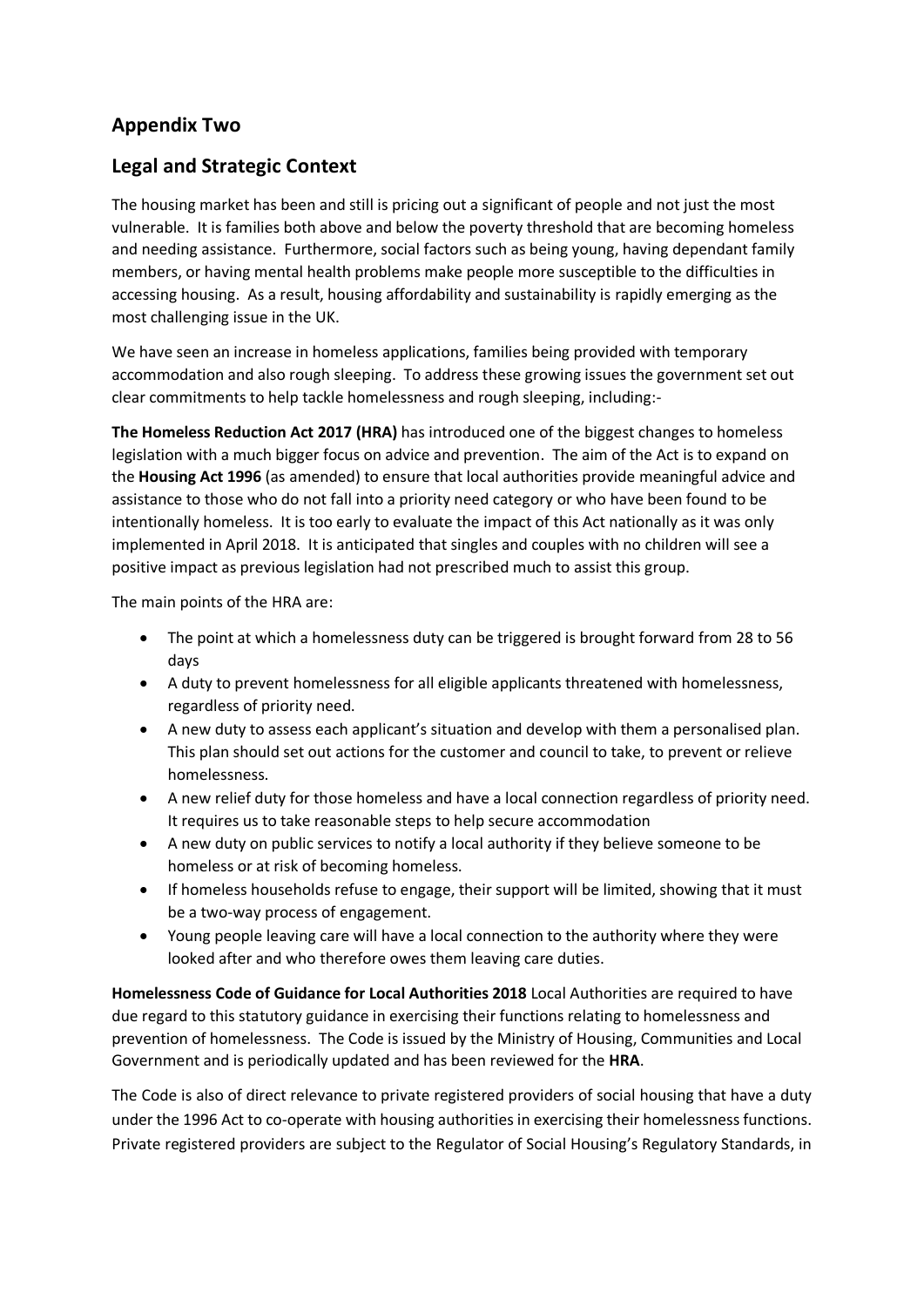particular the expectation that they will co-operate with local authority strategic housing functions, as set out in the Tenancy and Home and Community Standards.

Many of the activities discussed in the Code require joint planning and operational co-operation between housing authorities and social services authorities, health authorities, criminal justice agencies, voluntary sector organisations and the diverse range of bodies working in the private rented sectors and so the code is also relevant to these agencies.

### **Rough Sleeping strategy / No Second Night Out**

Successive governments have introduced initiatives to tackle rough sleeping. The No Second Night Out approach was developed 2010-2015 and focused upon 5 principles: identifying rough sleepers, involving the public, assessing need quickly, accessing emergency accommodation and services and reconnecting to support as well as six commitments relating to people who sleep rough which focused on:

- Helping people off the streets
- Helping people to access healthcare
- Helping people into work
- Reducing bureaucratic burdens
- Increasing local control over investment in services
- Developing responsibility for tacking homelessness

The principles behind NSNO is that a person or households housing crisis may mean they are homeless for one night, but that there should be a sufficiently wide ranging, flexible services available to ensure that they are not roofless for a second night

Nationally rough sleeping has increased by 169% over the last 7 years (Homelessness Link, Rough Sleeping – Explore the Data) and in 2018 the government launched a new Rough Strategy with the aim of halving rough sleeping by 2022 and ending it by 2027. The government has committed £100 million to develop local services 2018-2020 with 3 main objectives:

- Prevention preventing homelessness where possible
- Intervention to provide rapid support to get people off the streets
- Recovery support to help people find a new home and rebuild their lives

**Housing and Planning Act 2016** contains measures that could have an impact on social housing and homelessness. Some of the provisions are yet to come into force, but the Act includes:

- Local authorities may have to sell 'higher-value' council homes as they become vacant
- The extension of the Right- to-Buy to Housing Association tenants
- Local authority tenants with higher incomes were going to have to pay higher rent, this has now been made optional
- Measures to tackle rouge landlords in the private sector
- The development of Starter Homes for first time buyers aged 23 40 years which are new build sold at 20% below market rates, and a duty on local authorities to promote supply.

**The Localism Act 2011** introduced a raft of local government reforms across finance, planning and governance as well as significant changes to the Housing Act 1996. Important changes related to homelessness include: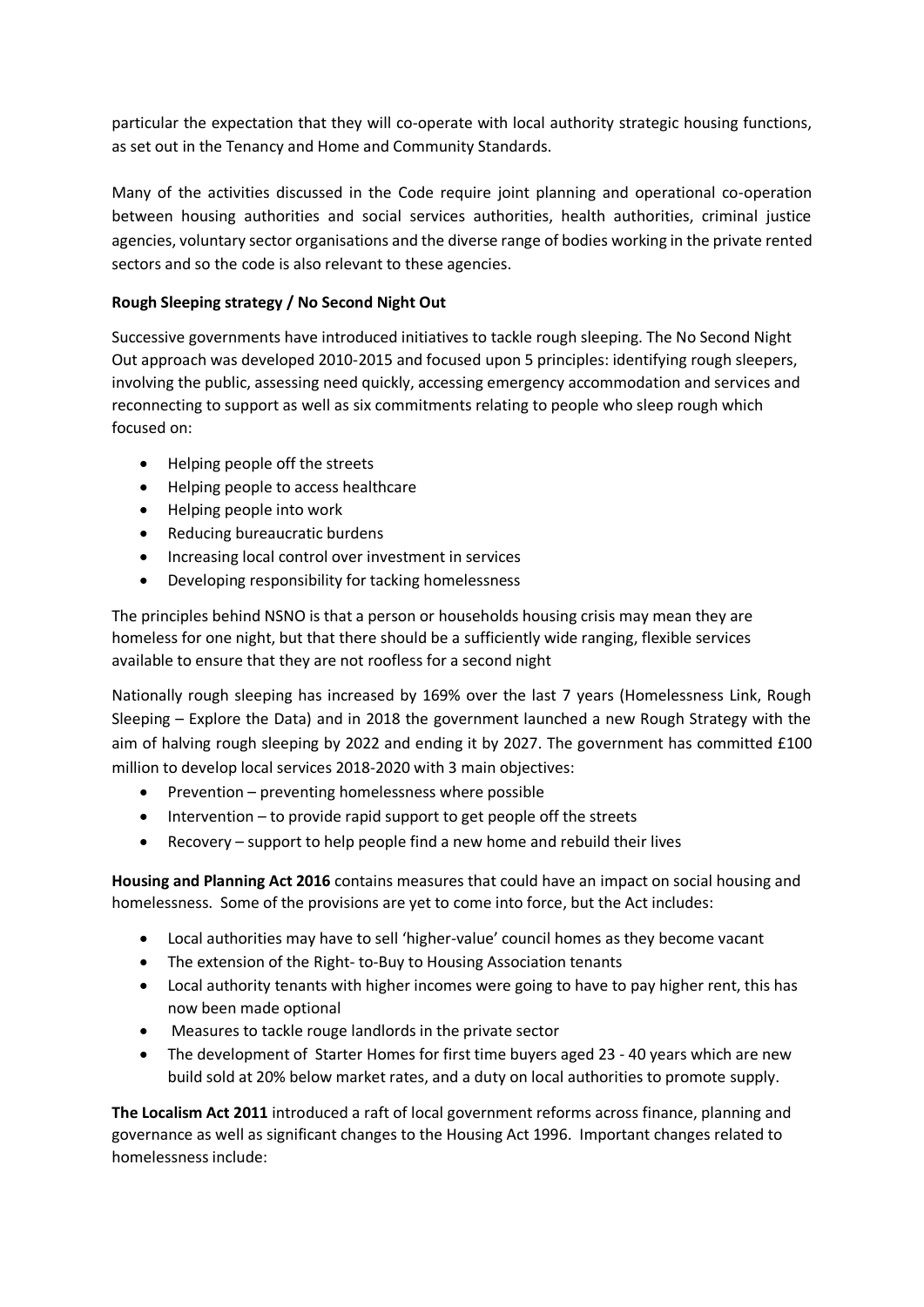- The right for local authorities to grant fixed term tenancies
- Greater flexibilities in the allocation of social housing
- Discharging of homelessness duties by making use of accommodation in the private sector
- Changes to statutory succession rights
- Reform of the Housing Revenue Account, giving more local control.
- A National Home Swap scheme.
- Changes to the regulation of social housing and the way that complaints about social landlords are handled.

### **Welfare Reform Act 2012 / Welfare Reform & Work Act 2016**

Since 2012 there has been considerable reform of the welfare system reducing the level of support for low income households and to simplify the benefits system. Welfare Reforms that have had the most impact on housing and homelessness are:

- **Removal of the spare room subsidy**: Reducing housing benefit entitlement to social housing tenants considered to be under occupying their homes
- **Housing Benefit Cap**: Limiting maximum benefits that a family can receive. The cap was further reduced in November 2016 expanding the number of households affected.
- **Local Housing Allowance: LHA** rates are used to work out how much housing benefit a private sector tenant receives. LHA rates are now limited to 30<sup>th</sup> percentile of market rent and the rates have been frozen for 4 years from 2016.
- **Universal Credit:** This has replaced most existing benefits by providing a single means tested benefit. This will include the benefit element towards housing costs which will now be paid directly to residents rather than to their landlord
- **Shared accommodation rate:** Single households under the age of 35 have the amount of benefit capped to the shared room rate. This restriction currently applies to private sector tenants but from 2019 it will be extended to social housing tenancies. The entitlement to housing benefit has been removed for 18-21 year olds.

#### **Children Act 2004**

Housing authorities have a duty to safeguard and promote the welfare of children and to co-operate to promote the well-being of all children in the area, including 16-17 year olds. Authorities also have a duty to co-operate with Children's Services in relation to children in need when requested to do so, as long as this is compatible with their own statutory or other duties and obligations and does not unduly prejudice the discharge of any of their functions.

The duties placed on housing authorities are set out in the government's inter-agency statutory guidance: *Working together to safeguard children: A guide to inter-agency working to safeguard and promote the welfare of children*. The specific duties towards 16 and 17 year olds who are at risk of homelessness or who are homeless, and the legal duties children's services authorities and housing authorities have towards them are set out in the government's statutory guidance: *Provision of accommodation for 16 and 17 year old young people who may be homeless and/or require accommodation.*

#### **Human Rights Act 1998**

Housing authorities are expected to consider the human rights implications of their actions in the exercise of their powers, or risk having their decisions overturned as a result and the planning and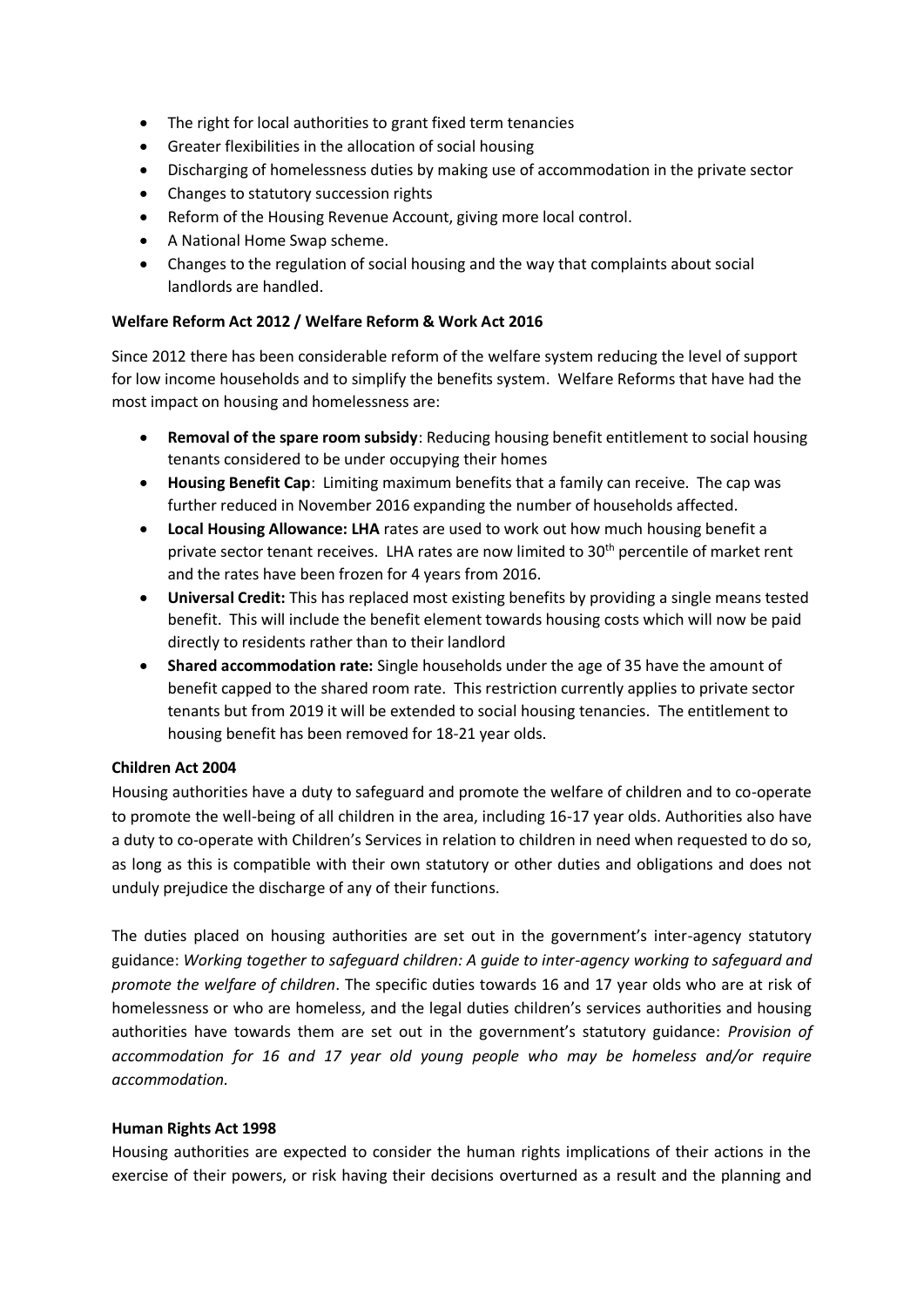delivery of their services affected. They are required to pay particular attention to the promotion and protection of rights of vulnerable and disadvantaged groups such as people with disabilities, ethnic minorities, victims of sexual discrimination, children and elderly people.

There are 3 Articles which are particularly important:

- Under Article 3, housing authorities have an obligation to prevent a person being subjected to treatment or punishment that is inhuman or degrading, to investigate any allegations of such treatment, and to protect vulnerable individuals who they know or should know are at risk of such treatment.
- Under Article 4, housing authorities should try to ensure that their policies or decisions take measures to protect victims of modern slavery or trafficking and to protect individuals who they are aware are at risk of such treatment.
- Under Article 8, housing authorities should try to ensure that their policies or decisions do not interfere with a person's right to respect for private and family life, their home and their correspondence. If a housing authority does decide that it will be difficult to avoid interfering with someone's Article 8 rights, it will need to make sure that the policy or action is necessary, pursues a recognised legitimate aim and is proportionate to that aim. A housing authority may be asked to produce reasons for its decisions.

### **Wiltshire Council Business Plan 2017 - 2027**

Wiltshire's vision is to create strong communities in Wiltshire by growing the economy, creating strong communities, protecting those who are vulnerable and being an innovative and effective council. Key themes are joint working with communities, businesses and the voluntary and public sectors, and the use of technology to enable partners to better engage with us. The plan establishes these main housing objectives:

- To make best use of existing stock to ensure that it meets current needs including remodelling accommodation and provision for disabled and older people
- To work with housing associations to develop more affordable housing and with the private sector to increase housing including Rent to Buy and other open market housing
- To achieve targets for housing development while protecting and enhancing the historic and natural environment
- To continue to implement the Army Basing Programme
- To identify public land that can be released for homes and jobs and bid for funding in order to accelerate this delivery

Over the last decade the council, with its public and voluntary sector partners, has improved people's lives and helped businesses to develop and relocate in Wiltshire. Looking ahead to the next decade, we plan to continue that success.

## **Joint Health & Wellbeing Strategy 2015-18**

The Homelessness Strategy links into the **JH&W Strategy** which has the twin aims of promoting Healthy Lives and Empowered Lives by:

Tackling homelessness and the causes of homelessness